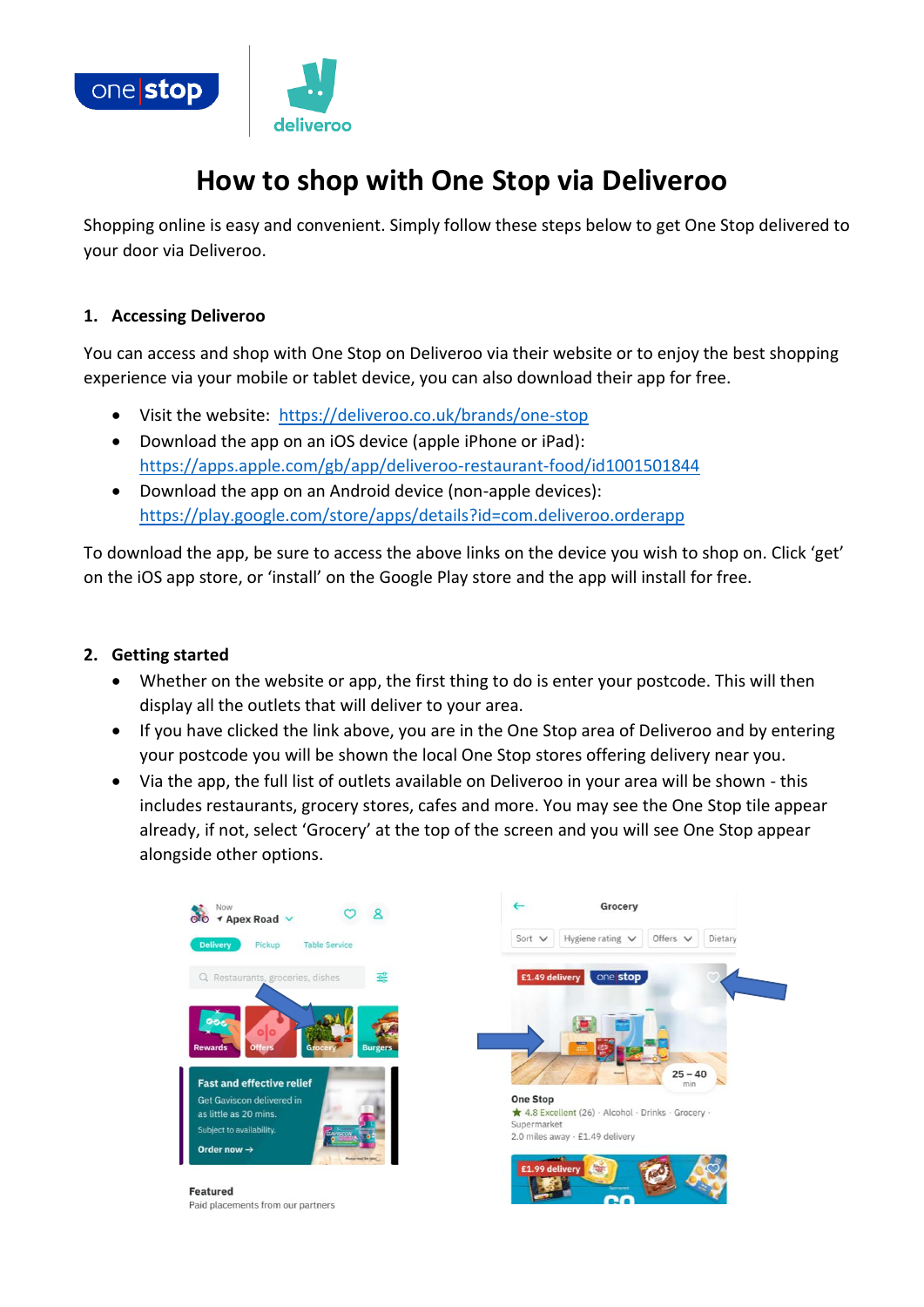• To avoid having to search for us again, click the small heart in the corner of our retailer tile to favourite us, and we will show first next time you use the app or website.

**Can't see a One Stop?** If we don't currently deliver via Deliveroo in your area, please return to <http://www.onestop.co.uk/waystoshop> and try one of the alternative delivery partners. If we don't deliver in your area yet, please accept our apologies, we are working hard to offer delivery in more stores, so be sure to check back regularly.

### **3. Build your order**

- Once you have selected your local One Stop shop, think of it like entering the door of the realworld shop – you now browse the products and fill your basket
- You will see a menu of product categories, along with some special seasonal offers or exclusive online bundles like our 'Big Night In'. Enter each category with a click and view the range of products available to order.



- You will then see product images, descriptions and prices for products in the category (consider a category like an aisle in store). To add an item to the basket, click the small plus under each product.
- The more times you click the plus, the more the quantity increases. If you'd like to see a larger image of the product, click the image

**NOTE: If you would like to know specific nutritional and allergen information per product, please visit [http://www.onestop.co.uk/waystoshop/allergeninformation.](http://www.onestop.co.uk/waystoshop/allergeninformation)** 

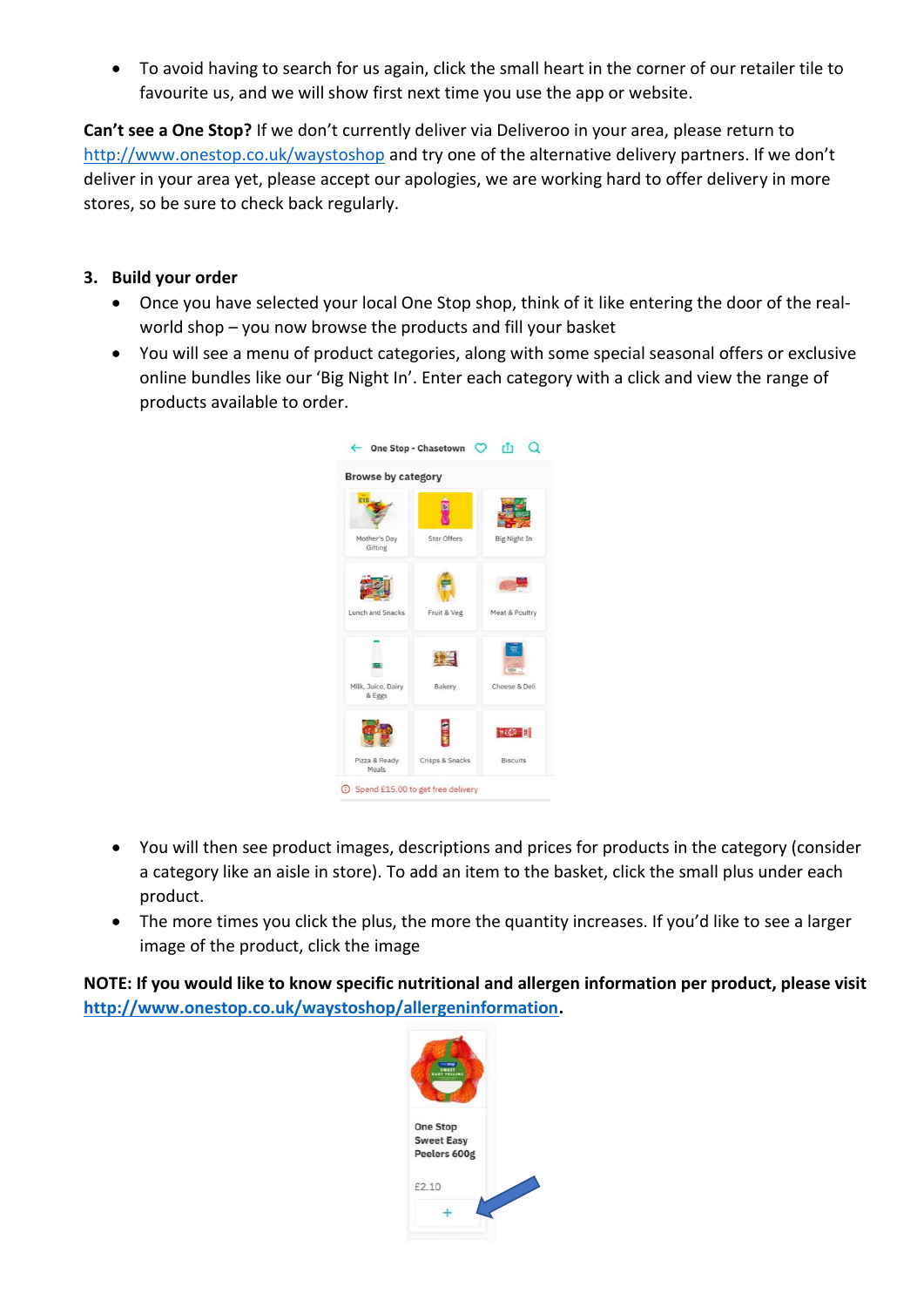• Certain products may be greyed out in the range. Unfortunately, those products are currently out of stock and can therefore not be added to your basket this time. Like in a real-world shop, stocks are replenished daily.



### **4. Purchasing your order**

- As you add items to your basket, you will see at the bottom of your screen a green area which has the total value of your basket shown. It will say 'View basket'.
- When you have finished adding items, click view basket to double-check you have everything you need.

## **NOTE: On Deliveroo, there is a min. order value of £10. You can only checkout when you reach this total.**

- On this screen you will see your estimated delivery time, all of the items in your order, plus a breakdown of any additional costs for using the service (5% of your basket value) and the delivery fee.
- At this point you can also choose to tip your driver this is completely optional but an option given as the drivers are all self-employed.

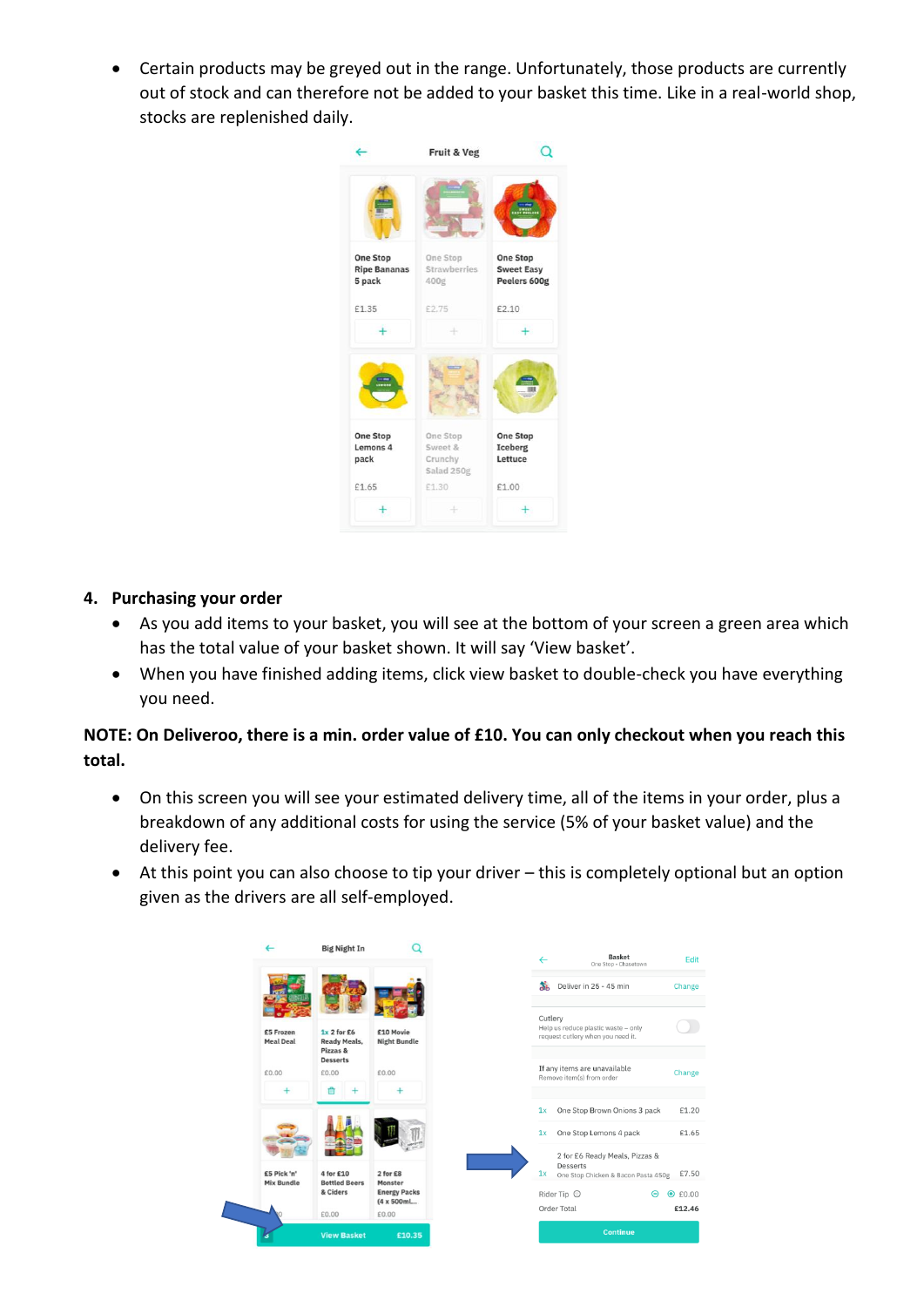- If you are happy with the order, click continue.
- At this point if you haven't created a profile you will be prompted to here you add your name, delivery address and payment info so that your order can be sent to you.
- You can also leave a note for the driver such as 'Ring doorbell' or 'Use side gate' if required to help them get your order to you.
- When all details are entered, click 'Place delivery order' at the bottom of the screen and your order is sent to your local One Stop to pick and pack.

| $\leftarrow$             | Checkout<br>One Stop - Chasetown                           |
|--------------------------|------------------------------------------------------------|
|                          | Check your address, you're a bit far away                  |
| <b>Coogle</b>            | oxcroft (<br>AVE<br>Barn Croft<br>8<br>neo<br>The Ridgeway |
|                          | 19 Crane Dr                                                |
| ∆                        | Birmingham, WS7                                            |
| Ħ                        | Ring bell<br>>                                             |
| <b>Payment</b><br>Change |                                                            |
| <b>VISA</b>              | Visa<br>Ending $2, 6$                                      |
| Total                    | £12.46                                                     |
|                          | <b>Place delivery order</b>                                |

### **5. Order confirmation**

- Your order is sent through to your local One Stop who are notified your order is waiting.
- The store staff will accept your order as soon as they are able, usually within five minutes.

## **NOTE: At certain times, orders will be rejected. This could be due to the majority of items in your basket being out of stock, or no delivery drivers being available. On the rare occasion this happens, your order value will be fully refunded.**

- You will have an order status screen which will show estimated delivery time and the details of whether your order has been accepted.
- Once accepted, the staff at the store will be adding your items to your delivery bag.
- The green bar at the top of the screen will fill from left to right as the order is processed and then moves on to delivery.
- At this point, they may discover that an item in your order is no longer in stock this will be shown in orange text on screen and you can click on 'order details' to see which items have been removed and which you will be refunded for.
- We apologise that this may happen, however at certain times items sell out before we can reflect this on Deliveroo.